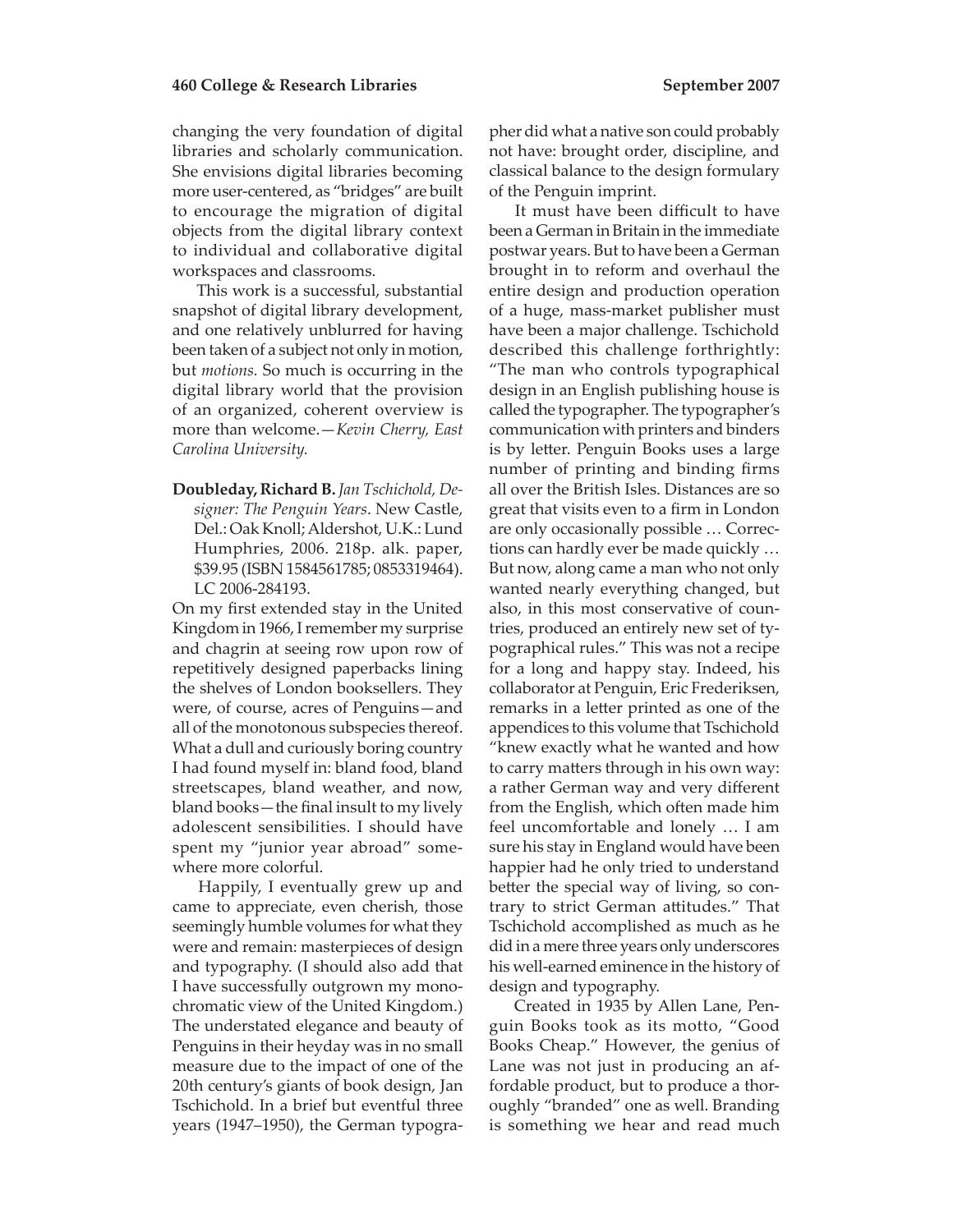of today: every organization, group, company, and corner deli wants to wrap itself in some sort of "branding" design that makes it instantly recognizable in a crowd. Lane realized the power and allure of this decades ago, and made Penguin one of the first major businesses to exploit "branding." The decentralized nature of the Penguin operation, though, meant that the design and execution of the branding was dependent on a host of local customs and craft conventions that could be charmingly idiosyncratic. Moreover, branding's Achilles heel is its tendency to become stale. Over time it needs refreshing to retain its ability to attract and keep a customer base. Postwar Britain encouraged recovery and regeneration across a broad front. Lane, ever the astute businessman, seized the moment.

 What Jan Tschichold brought to the task of reforming design and production standards and practices at Penguin were two things: a thorough grounding in the history of printing that expressed itself in a profound love of all that seemed true and right in the past and a Continental instinct for centralization and standardization. In an article in the Penguin house organ, *Signature* (1947), Tschichold noted: "The typographer must use the accumulated experience of typographic history when giving instructions about chapteropenings, or paragraphing, or the layout of plays or poetry. Only the most careful and critical study of the best typography of the past will enable him to notice the details that make such a difference to the whole." He saw himself, in his role at Penguin, as working directly in a line that went from Aldus through Elzevir to Didot. Only the best of the past could save the present from a permanent descent into shabby, inferior products. Closer to home, the model provided by the Insel Verlag earlier in the century was proof that quantity need not trump quality. The genius of Tschichold was to find a way of doing this within the constraints of Penguin's branding and format requirements. He was not given a lot of wiggle

room, but he made the most of what was handed to him.

 Richard B. Doubleday's account of Tschichold's interlude at Penguin does not work well as history. For that, the reader should still rely on the dependable work of Tschichold's younger colleague, Ruari McLean. A designer by profession, Doubleday teaches in the Fine Arts program at Boston University. He has no real sense of how history "works" and no apparent interest in narrative. The business of the book barely inserts its base agenda into the text. The author glides over or totally ignores his protagonist's actual experiences at Penguin in favor of potted summaries of printing history. But he can be forgiven all this because his real interest, as a designer and a teacher of design, is in the books themselves. Much of his commentary on Tschichold's actual work is little more than a summary of fonts, point sizes, layout, and the like and will be of little interest to those outside his métier. However, he—and Oak Knoll—have larded the book with a bountiful harvest of marvelous plates that allow the reader to appreciate the skill, care, and exquisite craftsmanship of a master designer. This is a book where the plates themselves must stand in for thousands of words.

 The amount of work Tschichold took on at Penguin was staggering. Not only did he have to redesign the core Penguin lines, he also had to take care of the numerous ancillary branches as well: Pelican, King Penguin, Penguin Classics, and the multitude of expanded specialty series that targeted niche audiences in music, travel, architecture, poetry, contemporary issues, arts and crafts, reference, and other subjects. Each had its own distinct "look and feel" within the larger system of Penguin branding. And to do this in the context of a group of hidebound professions and trades that did what they did from time immemorial is truly quite extraordinary. While Tschichold pleaded poverty as his reason for leaving Penguin and the United Kingdom—the pound had collapsed—one suspects that